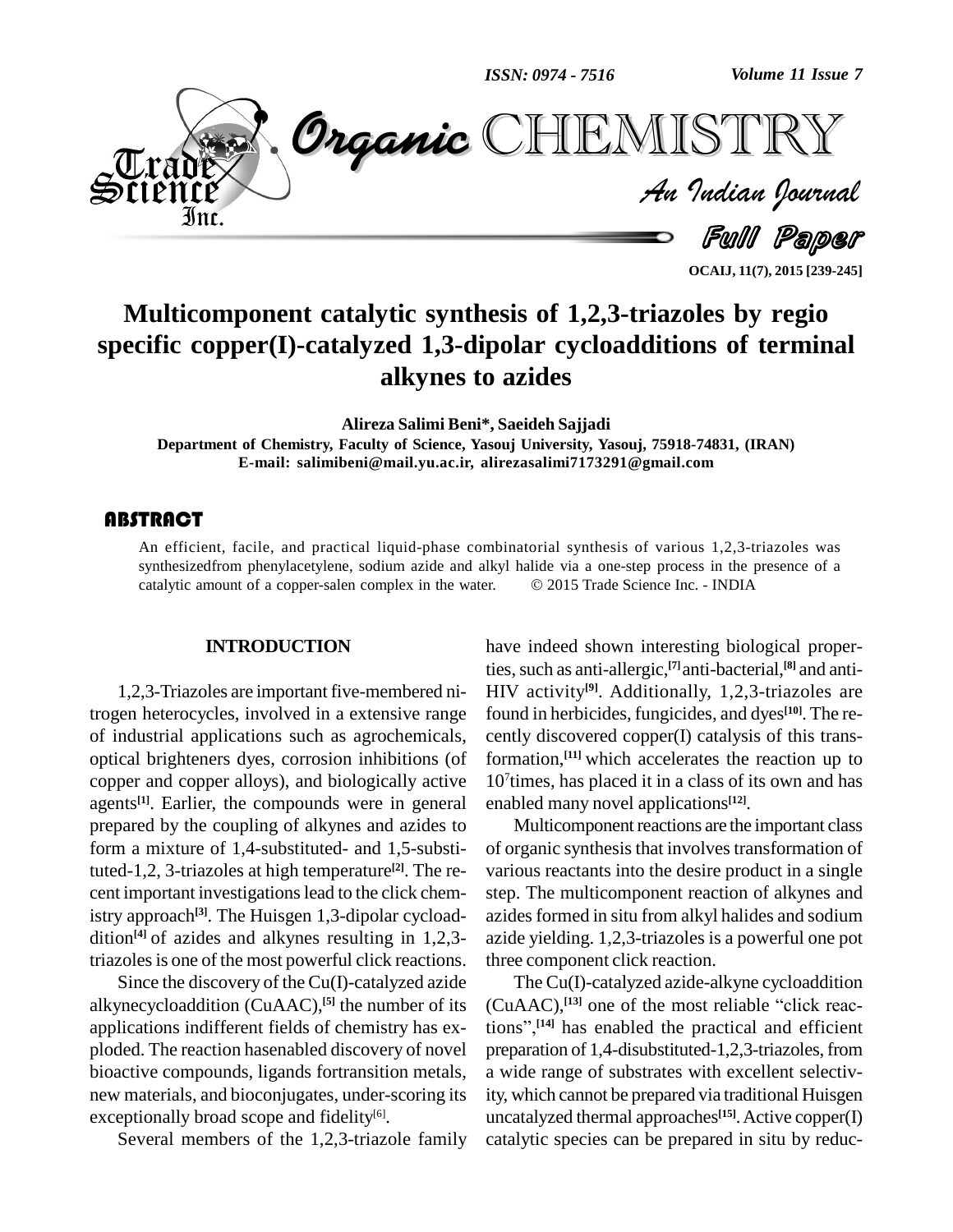## Full Paper

tion of copper $(II)$  salts, oxidation of copper $(0)$  $metal.<sup>[16]</sup>$ or copper(II)/copper(0) comproportionation **[17]**.

#### **RESULTSAND DISCUSSION**

### **Using metal-salen complexes for the synthesis of 1,4-substituted-1,2,3-triazoles**

Metal-salen complexes have been recognized as beingamong the most promising catalysts for vari ous reactions. These complexes show wide appli cability, and are now used as catalysts for a variety of enantioselective reactions, such as oxidation, **[18,**

<sup>19]</sup> the Diels–Alder reaction,<sup>[20]</sup> the addition of TMSCN to aldehydes, **[21]** and the conversion of 1,2 epoxyethanes to 2-haloethanols with molecular halogen **[22]**.

In conjunction with ongoing work in our laboratory on the synthesis and formation of metal-salen complexes with different molecules **[22]**, and we found that these complexes efficiently catalyzed the con densation reaction of phenylacetylene with different alkyl halideand sodium azideto form 1,2,3-triazoles in water (Scheme 1).

In this study, the preparation of 1,2,3-triazoles from phenylacetylene and alkyl halide in the pres-



TABLE 1 : The reaction of phenylacetylene (1.0 mmol) with alkyl halide (1.0 mmol) and sodium azide (1.2 mmol) **in the precene of ascorbic acid (20mol%) using copper (II)catalyst (10 mol%) in different solvent**

| <b>Entry</b> | Catalyst (10 mol%)    | solvent     | Temperature °C | Time[h]          | Yield $4^a$ [%] |
|--------------|-----------------------|-------------|----------------|------------------|-----------------|
| 1            |                       | Ethanol     | reflux         | 12               |                 |
| 2            | Cu(salen)             | Ethanol     | Reflux         | 12               | <10             |
| 3            | Cu(OAc)2              | Ethanol     | Reflux         | 12               | 5               |
| 4            | CuCl <sub>2</sub>     | Ethanol     | Reflux         | 12               |                 |
| 5            | Cu(salen)             | <b>DMSO</b> | 70             | 45 min           | 85              |
| 6            | Cu(salen)             | <b>THF</b>  | reflux         | 12               | $20\,$          |
| 7            | Cu(salen)             | <b>DMF</b>  | 100            | 10               | 10              |
| 8            | Cu(salen)             | $H_2O$      | reflux         | 10               | $<\!\!10$       |
| 9            | Cu(salen)             | Chloroform  | Reflux         | 10               | $<\!\!5$        |
| 10           | Cu(salen)             | AcOEt       | Reflux         | 10               | ۰               |
| 11           | Cu(salen)             | Acetonitril | Reflux         | 10               | 10              |
| 12           | salen                 | <b>DMSO</b> | Reflux         | 10               |                 |
| 13           | Cu(salen)             |             |                | 10               | $< 5$           |
| 14           | $Cu(salen)$ (5 mol%)  | <b>DMSO</b> | 70             | 1                | 50              |
| 15           | $Cu(salen)$ (20 mol%) | <b>DMSO</b> | 70             | $45 \text{ min}$ | 85              |
| 16           | Cu(salen)             | <b>DMSO</b> | 60             | 45 min           | 85              |
| 17           | Cu(salen)             | <b>DMSO</b> | 30             | 45 min           | 68              |
| 18           | Cu(salen)             | <b>DMSO</b> | 20             | 45 min           | 45              |

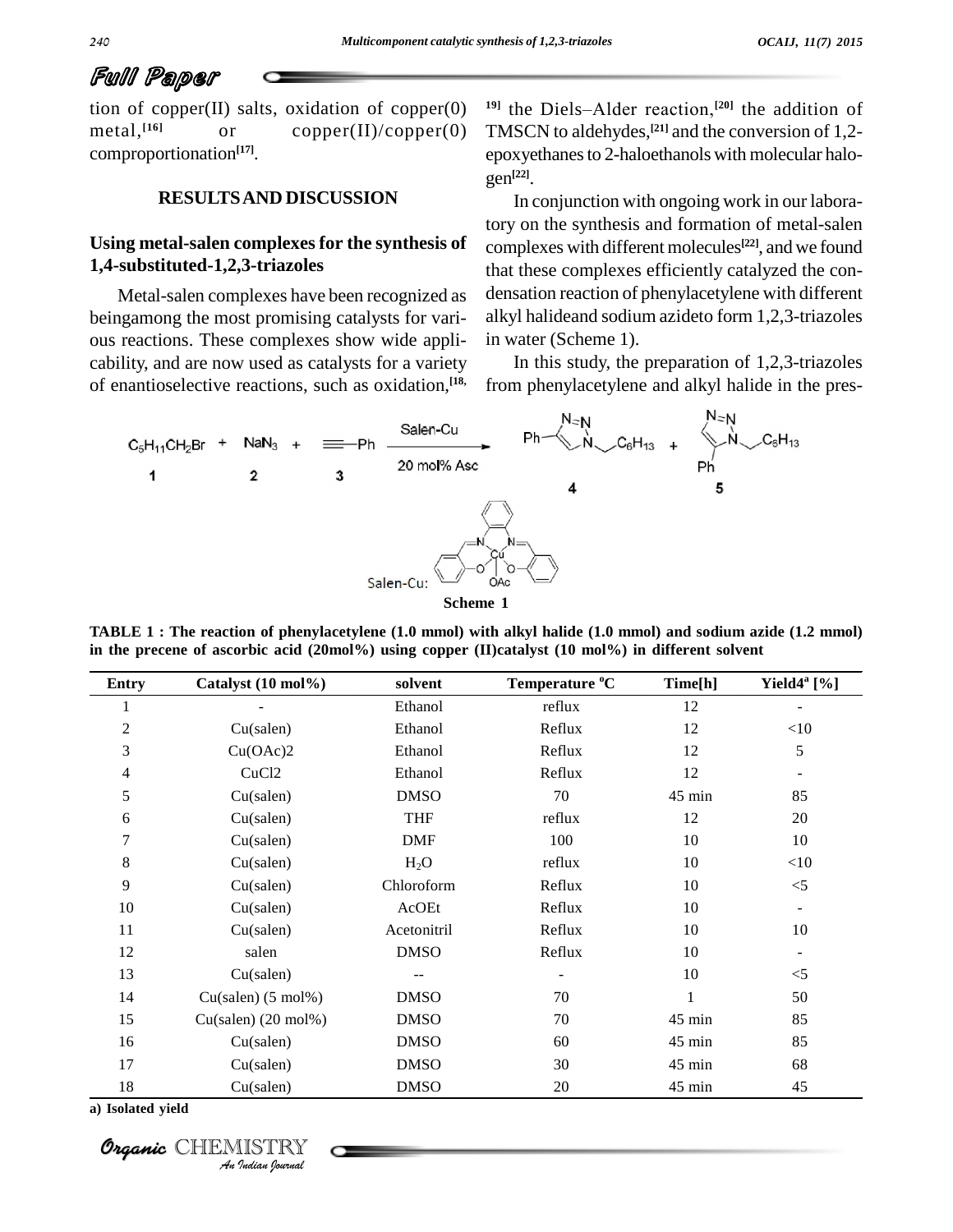$\overline{\phantom{0}}$ 

ence of a catalytic amount of copper-salen complex was examined. In a general procedure, to a mixture phenylacetylene, sodium azide and alkyl halide in water was amount of the catalyst in water and the mixture was stirred at 80°C. While the reaction of phenylacetylene, sodium azideand alkyl halide in the absence of the catalyst (TABLE 1, entry 1) or absence of the metal in the salen structure (TABLE 1, entry 13) showed that no reaction occurred.

According to TABLE 1, the best results were obtained with the use of 10 mol% of copper-salen.

When the amount of the catalyst was reduced, the yield of the products decreased, whereas raising the catalyst concentration did not lead to an appreciable increase of the yield and a shorter reaction time.

The effect of solvents on the condensation reaction utilizing copper-salen complex was also investigated as shown in TABLE 1. We found that these reactions appeared to be largely dependent on the nature of the solvent. Obviously, DMSO stands out as the solvent of choice with its fast reaction rate, high yield, selectivity, cheapness acceptability.

**TABLE 2 : Reaction of phenyleacetylene (1.0 mmol) with alkyl halide (1.0 mmol) using Cu(II)-salen complex under optimized condition**

| Entry                                  | <b>Alkyl Halide</b>   | Alkyne | Product                                     | Time/h        | $Yield(\%)$ |  |  |  |
|----------------------------------------|-----------------------|--------|---------------------------------------------|---------------|-------------|--|--|--|
| $\,1\,$                                | $C_{11}H_{23}CH_2Br$  |        | $\overline{Ph}$<br>Ñ<br>Ν<br>$C_{12}H_{25}$ | $\,1$         | 70          |  |  |  |
| $\sqrt{2}$                             | $\rm C_7H_{15}CH_2Br$ |        | Ph<br>N<br>N<br>$C_8H_{17}$                 | $\sqrt{2}$    | 80          |  |  |  |
| $\sqrt{3}$                             | $C_5H_{11}CH_2Br$     |        | Ph<br>۰N<br>$C_6H_{13}$                     | $\mathfrak 3$ | 85          |  |  |  |
| $\overline{4}$                         | $C_4H_9CH_2Br$        |        | Ph<br>$C_5H_{11}$                           | 8.5           | 97          |  |  |  |
| $\sqrt{5}$                             | $C_3H_7CH_2Br$        |        | Ph<br>Ņ<br>Ń<br>$C_4H_9$                    | $\sqrt{2}$    | 65          |  |  |  |
| $\sqrt{6}$                             | Br                    |        | Ph<br>'N<br>Ν                               | 1.5           | 90          |  |  |  |
| $\boldsymbol{7}$                       | Br                    |        | Ph<br>$N^{'N}$                              | 0.5           | 85          |  |  |  |
| $\,8\,$                                | $C_3H_7CH_2Cl$        |        | N,<br>$C_4H_9$                              | 3.5           | 80          |  |  |  |
| $\overline{9}$                         | <b>CI</b>             |        | Ph<br>$N^2$<br>Ph                           | $\sqrt{3}$    | 96          |  |  |  |
| $10\,$                                 | $C_5H_{11}CH_2I$      |        | $C_6H_{13}$                                 | $\sqrt{2}$    | 70          |  |  |  |
| Organic CHEMISTRY<br>An Indian Nournal |                       |        |                                             |               |             |  |  |  |

**CHEMISTRY**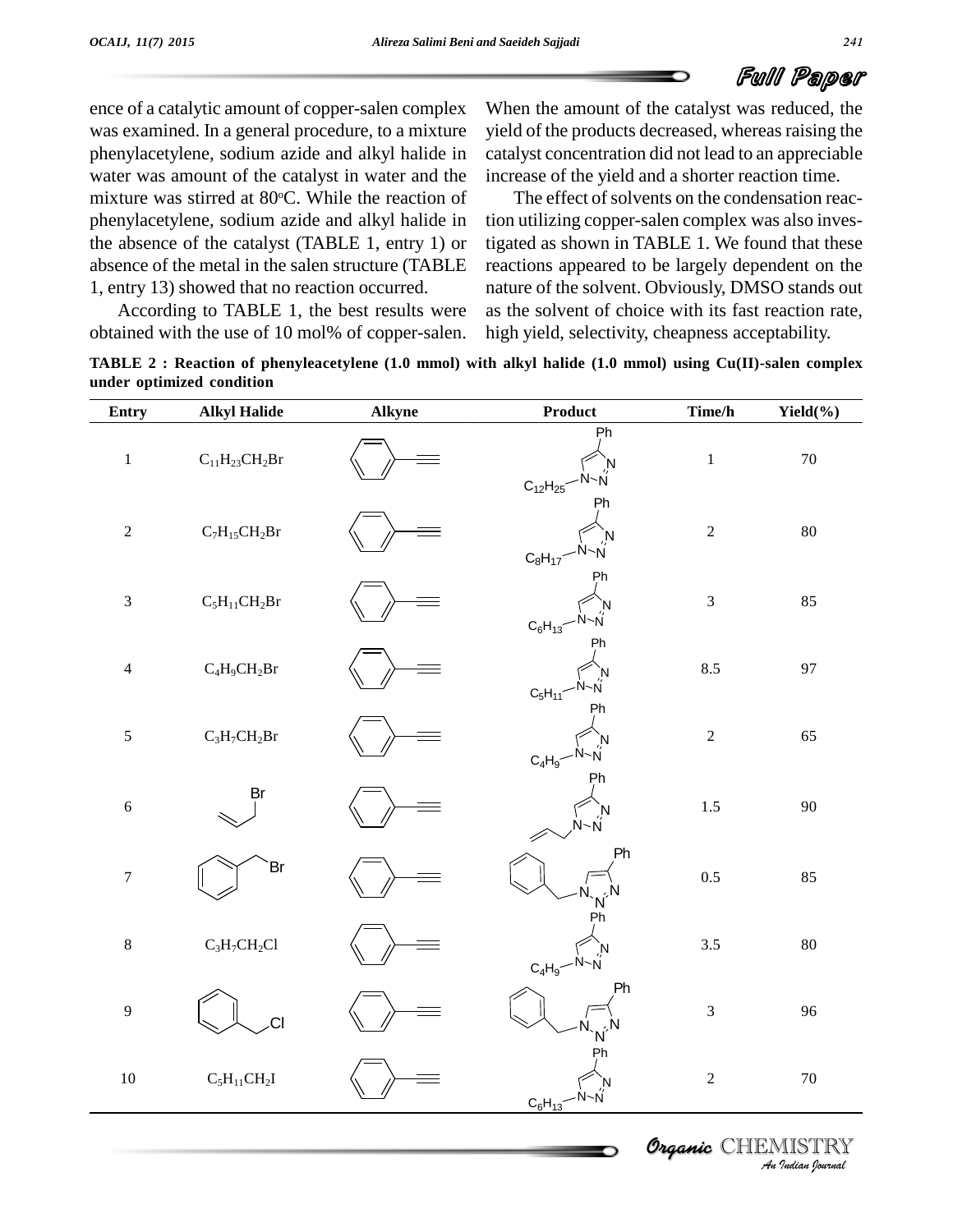

#### **Homogeneous Catalytic Benzimidazole Synthe sis- and 1,5-substituted-1,2, 3-triazoles**

Finally, using the optimized conditions, the re action of phenyleacetylene (1 mmol) and alkyl alde hydes (1mmol) were carried out in the presence of homogeneous catalysts at room temperature to give the corresponding 1,2,3-triazoles in high yields. Under optimized reaction conditions, we obtained exclusively 1,4-substituted 1,2, 3-triazoles4products and no 1,5-substituted-1,2, 3-triazoles 5 were ob served (Scheme 1). We studied the reaction of the phenyleacetylene for rteaction with alkyl halideand sodium azide under the optimized conditions and the results are shown in TABLE 2. In all cases, the re action was clean and carried out within 30 min to 8 h. All products were characterized by IR, <sup>1</sup>H NMR, <sup>13</sup>C NMR and mass spectrometry.

In a typical run, phenyleacetylene (1 mmol), alkyl halide (1 mmol) and Cu(salen) (10 mol%) were allowed to react in DMSO at 70 $\degree$ C for 30 min. As  $\frac{p_{\text{H}}}{1}$ shown, active alkyl halides such as benzyl chloride and allyl bromide afforded the desired 1,2,3-triazol in excellent yields (TABLE 2).

*Ancenansiedry,* we believe that the formation appartune approach the seconditions follows trend *Inder* these contermediate<br>*Intermediate*<br>2).<br>*IISTRY*<br>*Indian Ipermal* through the known intermediate schiffs bases A, which exist in equilibrium with the metal cyclic intermediate (Scheme 2).

CHEMISTRY COMMENT

#### **CONCLUSIONS**

In summary, we have developed a general and efficient one-pot synthetic route to 1,2,3-triazoles from phenylacetylene and alkyl halide using a cop per(II)-salen complex. The mild reaction conditions, the fast reaction times, large scale synthesis, easy and quick isolation of products, and excellent yields are the main advantages of this procedure which make it an attractive and useful contribution to the present methodologies. Hence, we believe that it will find wide application in organic synthesis as well as in industry.

#### **Experimental section**

Mechanistically, we believe that the formation<br>Mechanistically, we believe that the formation<br>measure  $\sum_{n=1}^{\infty}$  Spectral Shimoday  $\sum_{n=1}^{\infty}$  B 8200 apoc Chemicalmaterials were either prepared in our laboratories or were purchased from Fluka, Aldrich,or Merck. The purity determination of the substrates and reaction monitoring were accom plished by TLC (silica gel PolyGram SILG/UV254 plates). Column chromatography (CC): short glass plished by TLC (silica gel PolyGram SILG/UV254<br>plates). Column chromatography (CC): short glass<br>columns of silica gel 60 (SiO<sub>2</sub>; 70–230 mesh); 15–  $30 \text{ g}$  of SiO<sub>2</sub> for 1 g of crude mixture. M.p: open columns of silica gel 60 ( $SiO_2$ ; 70–230 mesh); 15–<br>30 g of  $SiO_2$  for 1 g of crude mixture. M.p: open<br>capillary; Büchi-535 circulating-oil melting-point apparatus. IR Spectra: Shimadzu-FT-IR 8300 spectrophotometer; in cm-1 . NMR Spectra: Bruker- Avance-DPX-250 ( <sup>1</sup>H at 250 and <sup>13</sup>Cat62.9 MHz) in pure deuterated solvents with $Me<sub>a</sub>Si$  as internal standard; d in ppm, J inHz.MS: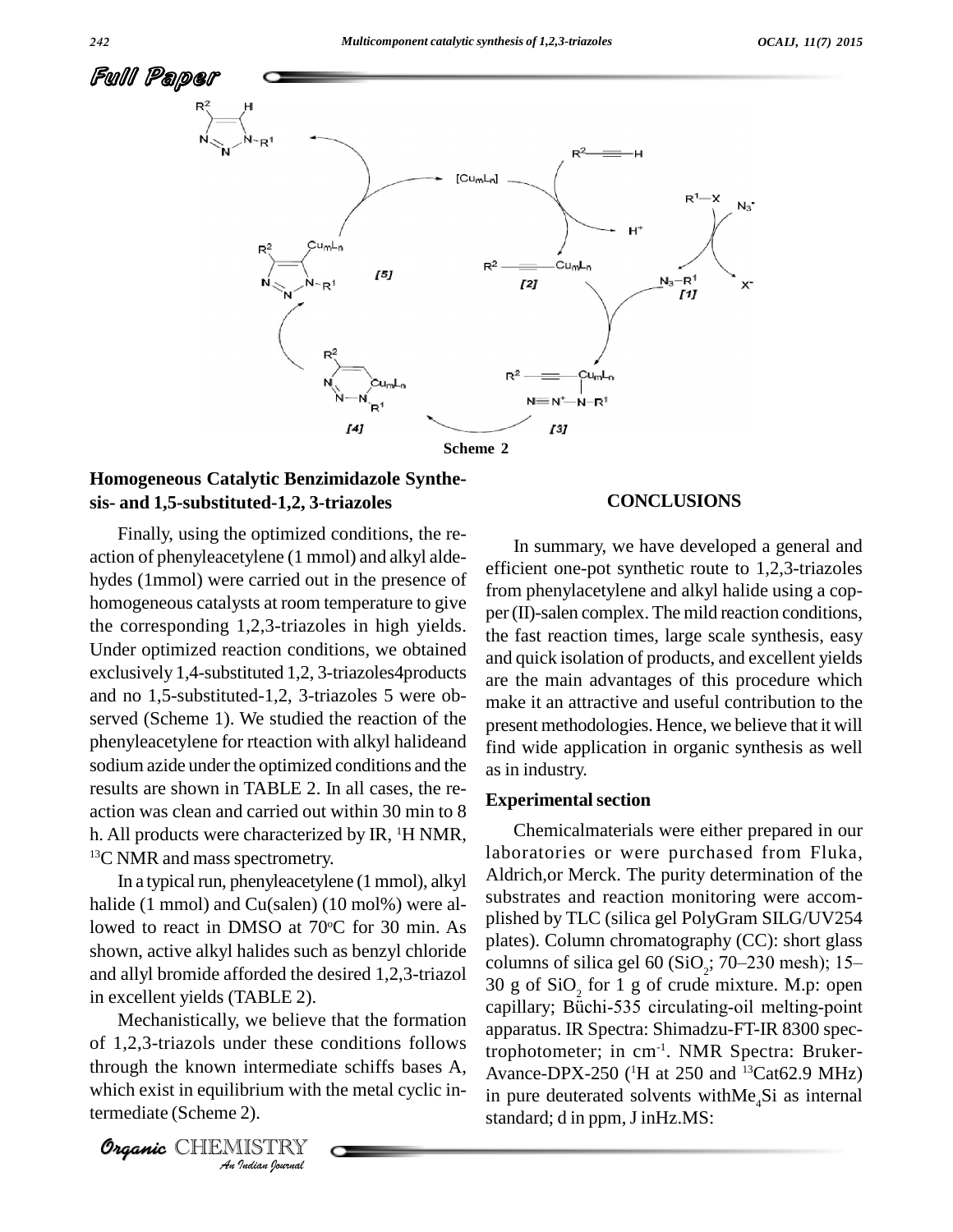### **General procedure**

The Cu(salen) catalyst was subjected to succes sive reuses under the reaction conditions: For each reaction, alkyl halide (1 mmol), alkyne (1 mmol), ascorbic acid and sodium azide (1.2 mmol) were heated in DMSO (2 mL) in the presence of the catalyst (10 mol%,) at 70°C in auncapped vial. The reaction was complete after appropriate time (TABLE 2) as monitored by TLC analysis. After the reaction was complete the whole reaction mixture was poured in water and the precipitate was collected by filtra-<br>solid(yield 90%). mp: 90-92 °C. tion.After filtering, the products purified by column chromatography using mixture of n-hexane and ethyl acetate as elute.

## **1-octyl-4-phenyl-1H-1,2,3-triazole [13]. White solid: mp 74-75 ºC. <sup>99</sup> % yield.**

Hz, 2H), 7.73 (s, 1H), 7.36 (t, J= 7.2 Hz, 2H), 7.27 (t, J= 7.2 Hz, 1H), 4.32 (t, J= 7.2 Hz, 2H), 1.87 (br s, 2H), 1.20-1.27 (m, 10H), 0.82 (t, J= 3.2 Hz, 3H)

<sup>13</sup>C NMR (100.59 MHz, CDCl<sub>3</sub>):  $\delta$  147.7, 130.9, solid: mp 128-130 °C. yield= 91 %.<br>128.9, 128.1, 125.7, 119.7, 50.5, 31.8, 30.4, 29.1, 29.0, 26.6, 22.7, 14.2.

### **1-benzyl-4-phenyl-1H-1,2,3-triazole white solid (yield 96%). mp: 128-130 C.**

Hz, 2H), 7.66(s, 1H), 7.34-7.40(m, 5H), 7.25- 7.31(m, 3H), 5.54(s, 2H).

<sup>13</sup>C NMR (100.59 MHz, CDCl<sub>3</sub>): 148.15, 134.67, 130.52, 129.08, 128.74, 128.70, 128.09, 127.99, 125.65, 119.48, 54.15

### **1-pentyl-4-phenyl-1H-1,2,3-triazole [11]: white solid (yield 94%). mp: 70-71 C.**

IR (KBr/cm-1): 3734.40, 3118.35, 2924.67, 1461.53, 1214.21, 1076.02, 839.23, 759.57, 693.33, <sup>121.5</sup>,<br>521.80. **1-Ally** <br><sup>1</sup>H NMR (400 MHz, CDCl<sub>3</sub>): δH 7.84(t, J=4.2 521.80.

Hz, 2H), 7.75(s, 1H), 7.41(t, J=7.6 Hz, 2H), 7.27 -  $\frac{1045 \text{ (w)}}{1035 \text{ (w)}}$ ,  $\frac{1443 \text{ (m)}}{1608 \text{ (w)}}$ ,  $\frac{1720 \text{ (m)}}{1720 \text{ (m)}}$ 7.34(m, 1H), 4.36(t, J=7.2 Hz, 2H), 1.89-1.96(m, 2H), 1.30-1.37(m, 4H), 0.89(t, J=6. 8 Hz, 3H). <sup>13</sup>C NMR (100 MHz, CDCl<sub>3</sub>):  $\delta$ C 147.56, 130.65, 6.1 Hz), 5.29 (dd,  $2H$ , J =16.9, J =10.2 Hz), 5.86–<br>128.71, 127.94, 125.56, 119.38, 50.29, 29.93, 28.48, 6.08 (m, 1H), 7.23–7.42 (m, 3H), 7.69 (s, 1H), 7.76 21.99, 13.74.

### **1-octyl-4-phenyl-1H-1,2,3-triazole [11]: white solid (yield 99%). mp: 68-70 C.**

<sup>1</sup>H NMR (400 MHz, CDCl<sub>3</sub>):  $\delta$ H 7.83(d, J=7.2 Hz, 2H), 7.75(s,1H), 7.41(t, J=7.6 Hz, 2H), 7.31(t, J=7.4 Hz, 1H), 4.36(t, J=7.2 Hz, 2H), 1.92(t, J=7.0 Hz, 2H), 1.25-1.32(m, 10H), 0.87(t, J=6.8 Hz, 3H).

<sup>13</sup>C NMR (100 MHz, CDCl<sub>3</sub>): 147.53, 130.66, 128.69, 127.91, 125.54, 119.37, 50.29, 31.58, 30.22, 28.92, 28.85,26.37, 22.47, 13.94.

## **1-dodecyl-4-phenyl-1H-1,2,3-triazole [11]: white** 28.92, 28.85,26.37, 22.47, 13.94.<br>**1-dodecyl-4-phenyl-1H-1,2,3-triaz**c<br>solid(yield 90%). mp: 90-92 °C.

<sup>1</sup>H NMR (400 MHz, CDCl<sub>2</sub>):  $\delta$  H 7.83(d, J=7.2 Hz, 2H),7.74(s, 1H), 7.42(t, J=7.6 Hz, 2H), 7.32(t, J=7.4 Hz, 1H), 4.38(t, J=7.2 Hz, 2H), 1.90-1.97(m, 2H), 1.25-1.34(m, 18H), 0.88(t, J=6.8 Hz, 3H).

solid: mp 74-75 °C. 99 % yield.<br>
<sup>13</sup>C NMR (100 MHz, CDCl<sub>3</sub>):147.70, 130.76,<br>
<sup>1</sup>H NMR (400 MHz, CDCl<sub>3</sub>):  $\delta$  7.78 (d, J= 7.2 128.78, 128.02, 125.67, 119.33, 50.40, 31.86, 30.32, 128.78, 128.02, 125.67, 119.33, 50.40, 31.86, 30.32, 29.66, 29.56, 29.47, 29.35, 29.28, 28.98, 26.48, 22.64, 14.06.

## **1-benzyl-4-phenyl-1H-1,2,3-triazole [13]: White solid: mp 128-130 ºC. yield= <sup>91</sup> %.**

<sup>1</sup>H NMR(400 MHz, CDCl<sub>2</sub>):  $\delta$  7.80 (d, J= 7.2) Hz, 2H), 7.66 (s, 1H), 7.32-7.42 (m, 8H), 5.58 <sup>1</sup>H NMR(400 MHz, CDCl<sub>3</sub>): δ 7.80 (d, J= 7.2<br>Hz, 2H), 7.66 (s, 1H), 7.32-7.42 (m, 8H), 5.58<br>(s(400 MHz, CDCl3): δ 7.80 (d, J= 7.2 Hz, 2H), 7.66 (s, 1H), 7.32-7.42 (m, 8H), 5.58 (s2H);  $(s(400 \text{ MHz}, \text{CDCl3})$ :  $\delta$  7.80 (d, J = 7.2 Hz, 2H),

<sup>1</sup>H NMR (400 MHz, CDCl<sub>3</sub>):  $\delta$  H 7.79(t, J=4.4 <sup>13</sup>C NMR (100.59 MHz, CDCl<sub>3</sub>):  $\delta$  148.0, 135.0, 2H). 7.66(s, 1H). 7.34-7.40(m, 5H). 7.25- 130.7, 129.1, 128.9, 128.7, 128.2128.1, 125.7, 120.1, 41.0.

### **1-benzyl-4-phenyl-1,2,3-triazole**

<sup>1</sup>H NMR (acetone- $d6$ , 298 K):  $\delta$  = 8.37 (s, 1H, triazole-H), 7.90 (ps d, 2H, 4-phenylHortho), 7.45- 7.26 (m, 8H, ArH), 5.68 (s, 2H, CH2) ppm;

<sup>13</sup>C NMR (acetone-*d*6, 298 K): δ = 148.2, 137.0, 132.2, 129.7, 129.6, 129.1, 128.8, 128.6, 126.2, 121.5, 54.3ppm

### **1-Allyl-4-phenyl-1H-1,2,3-triazole [5]:yield= 83%;**

**Organic**2928 (m), 3074 (w) cm ; 1045 (w), 1076 (w), 1443 (m), 1608 (w), 1720 (m),

*I*<br>*Hz*), 5.86—<br>*I*, 1H), 7.76<br>*I*ISTRY<br>*Indian Iournal*  $^{1}$ H NMR (CDCl<sub>3</sub>, 250 MHz): d= 4.96 (d, 2H, J= 2928 (m), 3074 (w) cm ;<br><sup>1</sup>H NMR (CDCl<sub>3</sub>, 250 MHz): d= 4.96 (d, 2H, J=<br>6.1 Hz), 5.29 (dd, 2H, J = 16.9, J = 10.2 Hz), 5.86– <sup>1</sup>H NMR (CDC1<sub>3</sub>, 250 MHz): d= 4.96 (d, 2H, J=<br>6.1 Hz), 5.29 (dd, 2H, J = 16.9, J = 10.2 Hz), 5.86–<br>6.08 (m, 1H), 7.23–7.42 (m,3H), 7.69 (s, 1H), 7.76  $(dd, 2H, J = 8.5, J = 1.1 Hz)$ ;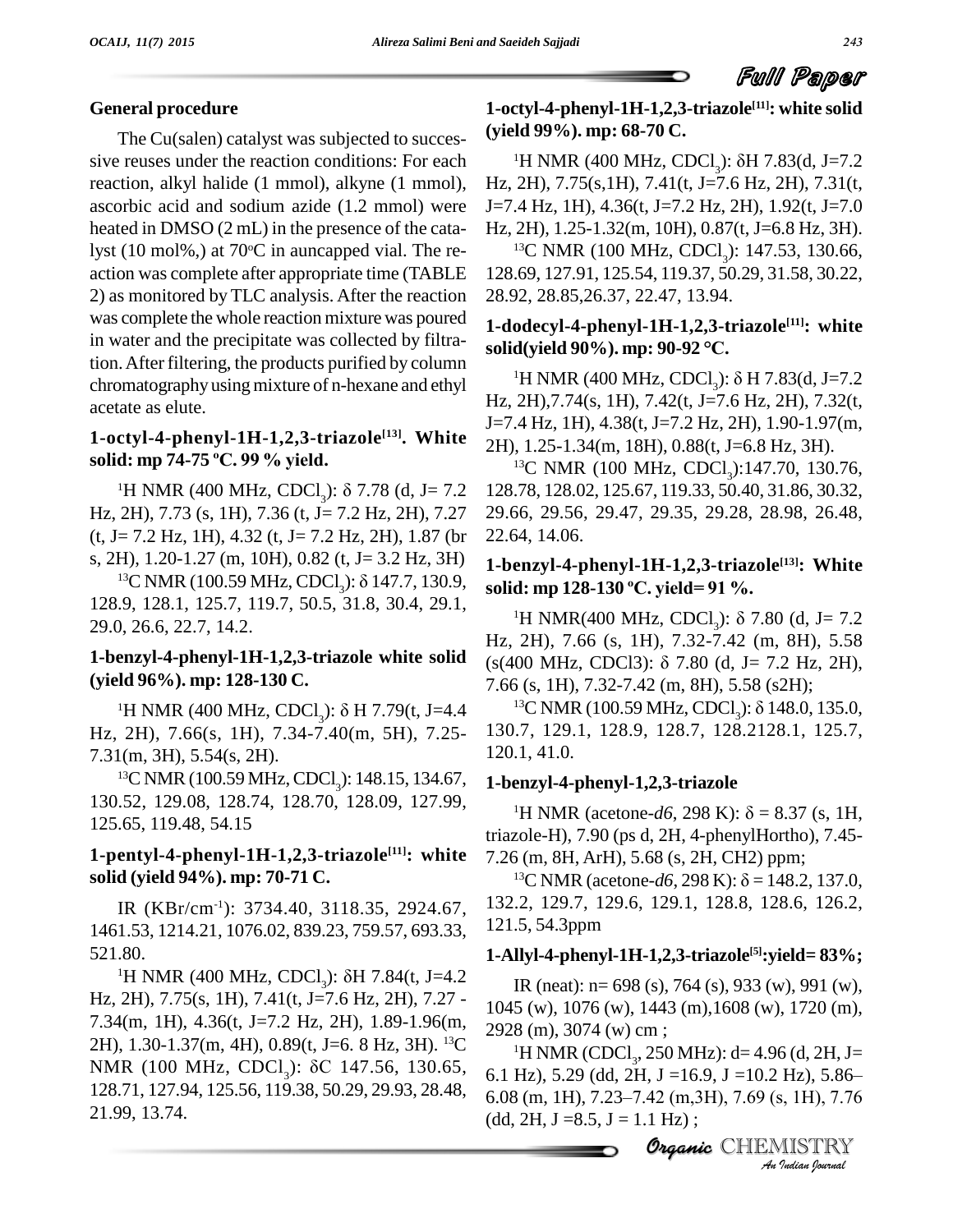### Full Paper

<sup>13</sup>C NMR (CDCl<sub>3</sub>, 62.9 MHz): d=52.8, 118.7, 119.4, 120.2,125.7, 128.2, 128.8, 129.0, 129.5, 131.3.

# **1-Benzyl-4-phenyl-1H-1,2,3-triazole [5]: 91% yield** 131.3.<br>**1-Benzyl-4-phenyl-1H-1,2,3-tria**<br>; mp 129–129.5 8C ;

IR (KBr/cm<sup>-1</sup>): n= 694 (s), 729 (s), 768 (s), 1049 <sup>[5]</sup> (m), 1076 (m), 1223 (m), 1358 (w), 1466 1 1 (m), 3121 (w) ;

<sup>1</sup>H NMR (CDCl<sub>3</sub>, 250 MHz): d=5.53 (s, 2H),  $\frac{1}{16}$ 7.26–7.41 (m, 6H), 7.69 (s, 1H), 7.79–7.82 (m, 4H) <sup>13</sup>C NMR (CDCl<sub>3</sub>, 62.9 MHz): d=54.1, 119.7, 125.7, 128.0,128.2, 128.7, 128.8, 129.1, 130.6, 134.7,  $148.1$ ; MS : m/z (%)= 237 (M + 2, 0.2), 236 (M + 1, 7.3), 235 (M, 7.7), 207 (24.7), 206 (30.8), 179 (9.7), 149 (23.1), 116 (94.8), 91 (100), 57 (56.0) ; anal. calcd. for C H N (235.284): C 76.57, H 15 13 3 5.57: found : C 76.40, H 5.69. H

#### **ACKNOWLEDGEMENTS**

We gratefully acknowledge the support of this work by the Yasouj University Research Council.

#### **REFERENCES**

- **[1]** Reviews on 1,2,3-triazoles,see: **(a)** H.Wamhoff; In comprehensive heterocyclic chemistry;<br>A.R.Katritzky, C.W.Rees, Edition, Pergamon: Ox-<br>ford, **5**, 669–732 (**1984**); (**b**) S.T.Abu-Orabi, A.R.Katritzky, C.W.Rees, Edition, Pergamon: Ox-M.A.Atfah, I.Jibril, I.F.M.Mari, A.A.Ali; Dipolar cycloaddition reactions of organic azides with some<br>acetylenic compounds J.Heterocycl.Chem., **26,**<br>1461–1468 **(1989)**; **(c)** H.Dehne; In Methoden der acetylenic compounds J.Heterocycl.Chem., **26**, OrganischenChemie (Houben-Weyl),E.Schumann, 1461–1468 (**1989**); (c) H.Dehne; In Methoden der Organischen Chemie (Houben-Weyl), E.Schumann, Edition, Thieme: Stuttgart, 8, 305–405 (**1994**); (**d**) W.Q.Fan,A.R.Katritzky; In comprehensive hetero cyclic chemistry II, A.R.Katritzky, C.W.Rees,<br>W.F.V.Scriven Edition, Elsevier Science: Oxford, **4**,<br>1–126 **(1996**). W.F.V.Scriven Edition, Elsevier Science: Oxford, **4**, **[2]**  $(2)$  **(a)** L'abbe'; G.Decomposition and addition reactions
- istry, A.Padwa, Edition, Wiley: New York, Chapter *I*dition, Wiley<br>*I*, (c) A.Padwa<br>*S*, B.M.Trost,<br>Jord, 4, (1991<br>*ISTRY*<br>*IISTRY* of organic azides, Chem.Rev., **69**, 345–363 **(1969)**; **[9] (b)** R.Huisgen;In 1,3-DipolarCycloadditionChem-**(b)** R.Huisgen; In 1,3-Dipolar Cycloaddition Chemistry, A.Padwa, Edition, Wiley: New York, Chapter<br>1, 1–176 (1**984**); (c) A.Padwa; In Comprehensive organic synthesis, B.M.Trost, I.Fleming Editions, Pergamon: Oxford, **4**, **(1991)**; **(d)** K.V.Gothelf, organic synthesis, B.M.Trost, I.Fleming Editions,<br>Pergamon: Oxford, 4, (1991); (d) K.V.Gothelf,<br>K.A.Jørgensen; Asymmetric 1,3-Dipolar cycloaddi-

CHEMISTRY COMMENT

tion reactions Chem.Rev., **98**, 863 **(1998)**.

- **[3]** H.C.Kolb, M.G.Finn, K.B.Sharpless; Click chemistry: diverse chemical function from a few good re actions Angew.Chem., Int. Ed., **40**, 2004 **(2001)**.
- **[4]** R.Huisgen;In 1,3-Dipolar Cycloaddition chemistry; Padwa, A., Ed., Wiley: New York, **(1984)**.
- **[5] (a)** V.V.Rostovtsev, L.G.Green, V.V.Fokin, K.B.Sharpless; Angew.Chem., Int.Ed., **41**, 2596-<br>2599 **(2002)**; **(b)** C.W.Tornøe, C.Christensen, K.B.Sharpless; Angew.Chem., Int.Ed., **41**, 2596- M.J.Meldal, M.J.Org.Chem., **67**, 3057-3062 **(2002)**. 2599 (2002); (b) C.W.Tornøe, C.Christensen, M.J.Meldal, M.J.Org.Chem., **67**, 3057-3062 (2002).<br>(a) R.Breinbauer, M.Ko <sup>"</sup>hn; Chem.Bio.Chem., 4,
- 1147-1149 **(2003)**; **(b)** H.C.Kolb, K.B.Sharpless; Drug Disco ery Today, **8**, 1128-1137 **(2003)**; **(c)** V.D.Bock, H.Hiemstra; Van Maarseveen, J.H.Eur, J.Org.Chem., 51-68 **(2005)**; **(d)** P.Wu, V.V.Fokin; Aldrichimica Acta, **40**, 7-17 **(2007)**; **(e)** J.F.Lutz; Angew.Chem., Int.Ed., **46**, 1018 **(2007)**; **(f)** C.J.Hawker, V.V,Fokin, M.G.Finn, K.B.Sharpless; Aust.J.Chem., **60**, 381 **(2007)**.
- **[7]** D.R.Buckle, C.J.M.Rockell; Studies on v-triazoles, Part 4. The 4-methoxybenzyl group, Aversatile N protecting group for the synthesis of N-unsubstituted v-triazoles,J.Chem.Soc., Perkin Trans., **1**, 627-630 **(1982)**; **(b)** D.R.Buckle, D.J.Outred,C.J.M.Rockell, H.Smith, B.A.Spicer; Studies on v-triazoles. 7.Antiallergic 9-oxo-1H,9H-benzopyrano[2,3-d]-vtriazoles, J.Med.Chem., **26**, 251-254 **(1983)**; **(c)** D.R.Buckle, C.J.M.Rockell, H.Smith, B.A.Spicer; Studies on 1,2,3-triazoles, 13.(Piperazinylalkoxy)-  $[1]$ benzopyrano $[2,3-d]$ -1,2,3-triazol-9(1H)-ones with combined H1-antihistamine and mast cell stabilizing properties J.Med.Chem., **29**, 2262-2267 **(1986)**.
- **[8]** M.J.Genin, D.A.Allwine, D.J.Anderson, M.R.Barbachyn, D.E.Emmert, S.A.Garmon, D.R.Graber, K.C.Grega, J.B.Hester; D.K.Hutchinson, J.Morris, R.J.Reischer, C.W.Ford, G.E.Zurenko, J.C.Hamel, R.D.Schaadt, D.Stapert,<br>B.H.Yagi; Substituent effects on the antibacterial<br>activity of nitrogen<sup>2</sup>carbon-linked B.H.Yagi; Substituent effects on the antibacterial (azolylphenyl)oxazolidinones with expanded activity against the fastidious gram-negative organisms Haemophilus influenzae and Moraxella catarrhalis J.Med.Chem., **43**, 953-970 **(2000)**.
- **[9]** R.Alvarez, S.Velazquez, A.San-Felix, S.Aquaro, E.De Clercq, C.F.Perno, A.Karlsson, J.Balzarini, M.J.Camarasa; 1,2,3-Triazole-[2,5-Bis-O-(tert butyldimethylsilyl)-.beta.-D-ribofuranosyl]-3'-spiro- M.J.Camarasa; 1,2,3-Triazole-[2,5-Bis-O-(tert-<br>butyldimethylsilyl)-.beta.-D-ribofuranosyl]-3'-spiro-<br>5"-(4"-amino-1",2"-oxathiole 2",2"-dioxide) (TSAO) analogs: synthesis and anti-hiv-1 activity, J.Med.Chem., **37**, 4185-4194 **(1994)**.